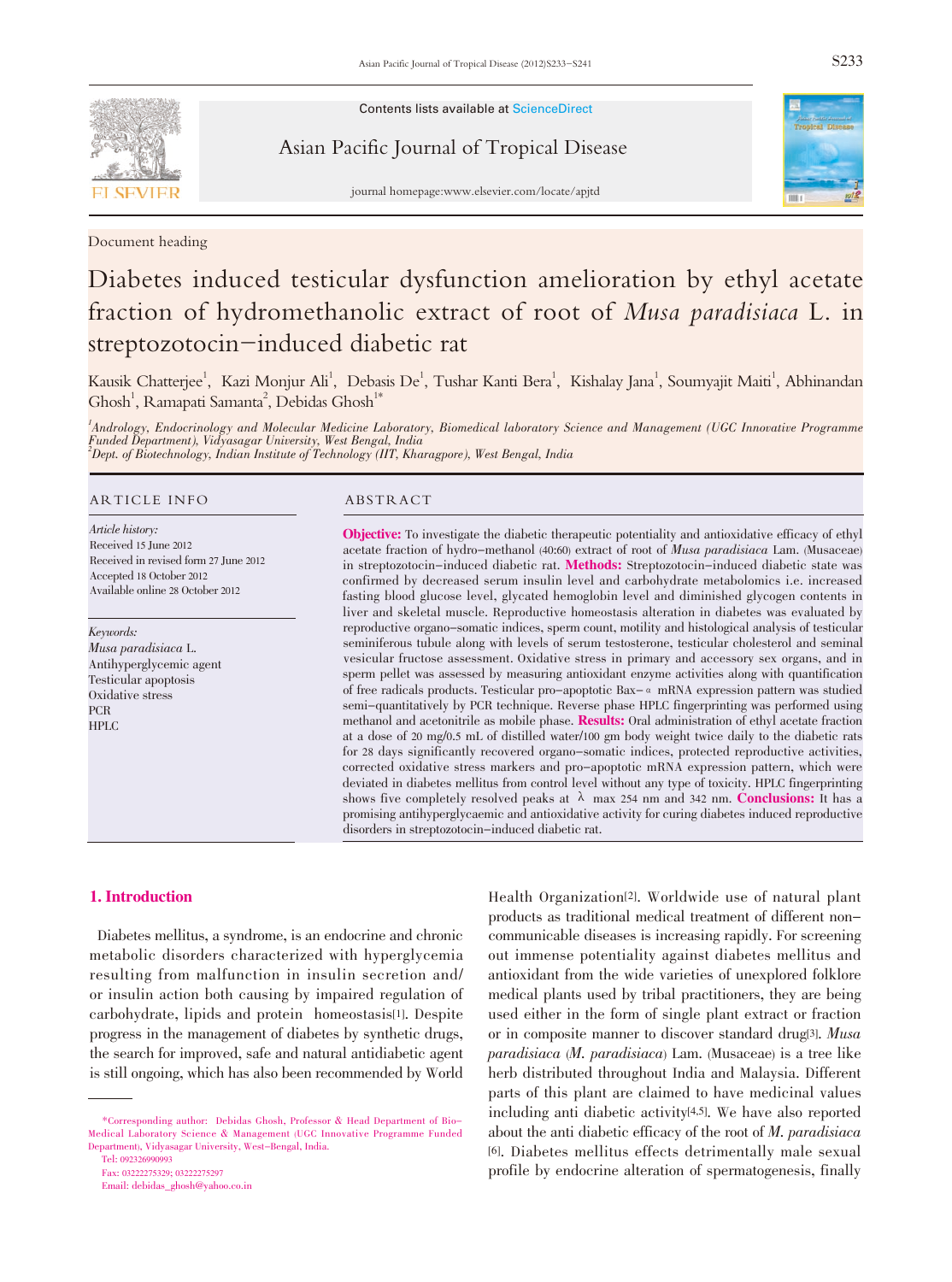leads to disruption in reproductive homeostasis by imposing oxidative stress induced infertility with poor semen quality and significant increase in degenerated germ cells at various stages of spermatogenesis along with decreased levels of serum gonadotrophins and testosterone[7,8,9,10]. A positive relationship between low levels of fasting insulin induced decreased free testosterone and increase in Reactive Oxygen Species (ROS) generation[11,12], directly associated with impaired spermatozoal fructose metabolism[13], in diabetic men has been established. In diabetic infertile pathological situations ROS play an important role as it cross membranes, diffuse away from the site of generation and induce apoptosis by signal transduction as second messenger to stimulate protein kinase cascades coupled apoptosis through mitochondrial intrinsic pathway, involves pro apoptotic Bcl-2 associated X (Bax) protein[14,15]. It leads to release of cytochrome C into the cytosol by changing the mitochondrial membrane permeability[16]. Cytochrome C forms complex with the apoptotic protease activating factor-1 which activates caspase-9 and downstream caspases cascade leads to apoptosis [17]. Previous studies proved that high glucose concentration induced oxidative stress which triggers Bax-mediated caspases activation and progression of apoptotic cell death [18]. The interdependent relationship between increased levels of fasting blood glucose, glycated hemoglobin and over expression of Bax mRNA that magnifies cell death by endothelial dysfunction in diabetes has been established [19].

The present study was designed to investigate the antihyperglycaemic effects of ethyl acetate fraction of hydromethanolic extract of M. paradisiaca using hyperglycemic rat model and to confirm its potentiality for managing diabetes mellitus induced oxidative stress and apoptotic related testicular and germ cell damage along with its chromatographY dependent bioactive compound purification.

#### 2. Materials and methods

### 2.1. Plant material preparation

Fresh root of M. paradisiaca was collected from rural areas of Paschim Midnapur District, West Bengal, India in the month of May-July. Preliminary identification of the plant was made by a taxonomist in the Botany Department, Vidyasagar University, Midnapur, India. A voucher specimen (HPCH No. 7) was deposited in the Dept. of Botany, Vidyasagar Univerity, West Bengal, India. After collection, plant part was first separated and washed thoroughly with tap water and deionized water. The root was finally dried in an incubator completely at  $37^{\circ}$ C. About 6.2 Kg of dried roots were collected from 11.6 Kg of fresh roots. Dried plant parts were pulverized in industrial electrical grinder, taken in 20 lit percolator and maceration (250 mL of solvent was used for 50 gm of plant part) was carried out with hydro-methanol solvent,  $H<sub>2</sub>O$ : MeOH :: 40:60, v/v. with an intermittent stirring for the first 2 hr and left for 36 hr at 37  $\mathrm{^0C}$  to avoid any degradation or deactivation of the active component(s). The extract was collected on the second day and again freshly prepared hydro-methanol solvent with same ratio was added to the extraction chamber and the slurry was stirred again with glass rod following the previous process, followed up for the third day also and the final extract was collected on the fourth day. The extract was then filtered first through cotton filter and then by No. 1 Whatman filters paper in a form of slurry. The hydro-methanol filtrate was evaporated under reduced pressure by Rotavapour instrument (HAHN-SHIN HS-2000NS, Hahn-Shin Scientific Co., Korea) at 38  $\degree$ C for complete removal of methanol. Finally, plain aqueous filtrate was lyophilized on benchtop K Lyophilizer to produce 810 gm brown colour powder. The lyophilized extract powder was then subjected to polarity grade solvent fractionation with 2 lit, 5 lit and 7 lit of laboratory grade n-hexane, chloroform and ethyl acetate solvent and dried under partial vacuum at 38  $\degree$ C to finally have their respective fractions of 9.07 gm, 17.70 gm and 20.20 gm, collected as solvent free residues into amber colored glass containers. The ethyl acetate fraction was suspended in distilled water and administered to diabetic albino rats.

# 2.2. Animals and experimental design

Normoglycemic Wistar male albino rats of two months of age and weighing about 130  $\pm$ 10 g were used in these experiments. The animals were housed at an ambient temperature of  $25 \pm 2^{\circ}$  under 12 h : 12 h light-dark cycle and acclimated to these conditions for 15 days before use in experimental trials. All animals had free access to standard rat food and water ad libitum. The principles of laboratory animal care and instruction given by our "Institutional Ethical Committee" were followed throughout the experiments[20].

18 hours fasting rats were subjected to a single intramuscular injection of streptozotocin (STZ) (Sigma Chemical Co., USA) at a dose of 3.5 mg/0.1 mL of citrate buffer/100 g body weight/rat (pH-4.5) as standardized by the previous work in our laboratory [21]. Diabetic condition was confirmed in fasting rats from blood glucose level more than 250 mg/dL determined after 72 h interval and then on the 7th day after day of injection to investigate the stability of the diabetic condition. Diabetes was induced in eighteen rats in this way.

Initial body weight of all the twenty four rats were recorded and divided into following four equal groups. The duration of experiment was 28 days.

Group I (Control group) received a single intramuscular injection of citrate buffer (0.1 mL/100 g body weight/rat).

Group II (Diabetic group) was made diabetic by a single intramuscular injection of STZ at a dose of 3.5 mg/0.l mL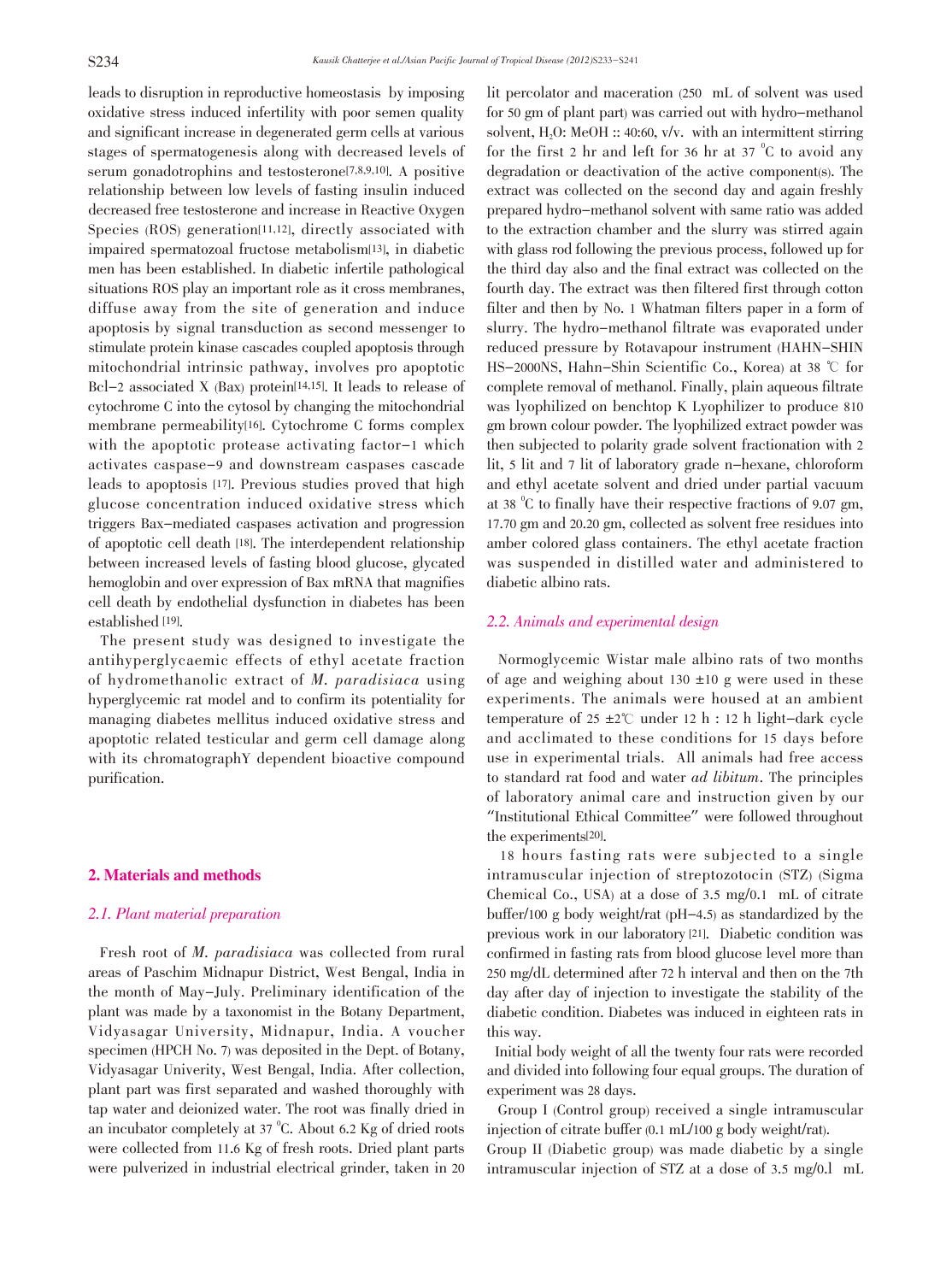citrate buffer/100 g body weight.

Group III (Ethyl acetate fraction treated group) diabetic rats were fed with ethyl acetate fraction by gavage at a dose of 20 mg/0.5 mL distilled water/100 g body weight for twice a day at fasting state on and from 7th day for 28 days.

Group IV (Glibenclamide treated group) diabetic rats were fed with standard drug glibenclamide by gavage at a dose of 6.0 mg/0.5 mL distilled water /100 g body weight for twice a day at fasting state on and from 7th day for 28 days.

Group I and Group II were subjected to feeding of 0.5 mL distilled water /100 g body weight/twice a day for 28 days at the time of Ethyl acetate fraction and glibenclamide treatment to the animals of Groups III and IV to keep all the animals under same experimental conditions.

Starting from the day of fraction or standard drug administration to diabetic rats, fasting blood glucose level in all the groups was measured by single touch glucometer in every two days. On the 29th day of the experiment (considering the day of treatment of ethyl acetate fraction and glibenclamide as the 1st day), all the animals were sacrificed by decapitation after recording the final body weight and organs weight. Blood was collected from dorsal aorta by syringe and the serum was separated by centrifugation at 3000 r/min for 5 min for insulin, testosterone and metabolic toxicity parameters assessment. Packed cell pellet was used for glycated hemoglobin (HbA1c) measurement.

# 2.3. Hyperglycemic profile measurement

#### 2.3.1. Testing of fasting blood glucose level

Fasting blood glucose (FBG) level was measured using the single touch glucometer by collecting blood from tip of the tail of all experimental and control animals in all groups at the initial time of experiment and every two days interval throughout the experiment [21].

#### 2.3.2. Assay of serum insulin by ELISA

Serum insulin level was measured using solid phaseconjugated sandwich ELISA kit for rat (EZRMI-13K, Millipore, USA) [22]. The optical density of standard and unknown samples was measured against blank using a 480 nm selective filter and a 650 nm differentiating filter. No inter-assay variation was occurred as all samples were assayed at the same time.

# 2.3.3. Assessment of glycated hemoglobin level

Glycated hemoglobin (HbA1c) was measured according to standard protocol [21].

# 2.4. Antioxidative enzyme activities profile Assessment

# 2.4.1. Biochemical estimation of catalase, peroxidase, superoxide dismutase (SOD) and glutathione-s-transferase (GST) activities

The activities of catalase, peroxidase, SOD and GST of the testis, cauda epididymis and sperm pellet were measured biochemically following standard laboratory protocol [21].

# 2.4.2. Estimation of end products of lipid peroxidation (CD and TBARS)

The sample tissues were homogenized separately at the tissue concentration of 50 mg/ mL in 0.1 M of icecold phosphate buffer (pH: 7.4) and the homogenates were centrifuged at 10000 r/min at 4  $\degree$ C for 5 min separately. Each supernatant was used for the spectrophotometerical quantification of CD and TBARS following standard method [21].

#### 2.5. Measurement of reproductive profile

# 2.5.1. Epididymal sperm count and sperm motility assessment

Spermatozoa were collected from an equal length of the cauda of the excised epididymis of each rat and microscopic examination performed as per standard protocol [23]. The numbers of motile spermatozoa in a 100  $\mu$  L suspension counted under the microscope after placing it on a glass slide and covering it with a cover slip [24]. The result was expressed as % after counting 100 sperm in each field.

# 2.5.2. Quantification of seminal vesicular fructose level

For fructose quantification, seminal vesicular homogenate was prepared at a tissue conc. of 50 mg/mL. The supernatant was deproteinized by adding 50  $\mu$  L of zinc sulphate and 50  $\mu$  L of sodium hydroxide to make a total dilution of seminal plasma 1:16, followed by centrifugation at 2500 r/ min for 15 min. For fructose measurement 200  $\mu$  L of this clear supernatant was used. The optical density of standard and sample were measured against blank at 470 nm. The concentration of fructose was obtained by plotting the value in standard curve and the value expressed in the unit of  $\mu$ M/ mL of seminal plasma [25].

#### 2.5.3. Estimation of testicular cholesterol level

Testicular cholesterol was estimated using the kit supplied by Angstrom Biotech Pvt. Ltd. (Vododara, India) following spectrophotometric method [26].

# 2.6. Testicular Bax- $\alpha$  mRNA expression pattern by PCR study

Total RNA was extracted from rat testis with TRI-Reagent (Ambion, USA). Purity of extracted RNA was estimated by 260/280 nm absorbance ratio. cDNA was synthesized from 2  $\mu$ g of total RNA using the as per instructions of Omniscript RT kit (Qiagen, Germany). The composition of cDNA master mix for cDNA preparation was 10x RT Buffer 2  $^{\mu}$  L, 5 mM dNTP mix 2  $^{\mu}L$ , 10  $^{\mu}$ M Oligo dT primer 2 $^{\mu}L$ , 10 units RNase inhibitor 1<sup> $\mu$ </sup>L, Omniscript RT 1<sup> $\mu$ </sup>L, Template RNA 2  $\mu$  g and DEPC water to make the total volume of 20<sup> $\mu$ </sup>L and cDNA extraction was completed within 60 min at 37 °C[27]. After the end of cDNA production, the reverse transcription mix was diluted with Promega nuclease free water (Promega Corporation, USA). For PCR, target Bax- $\alpha$  gene was coamplified with a housekeeping gene  $\beta$ -actin (used as an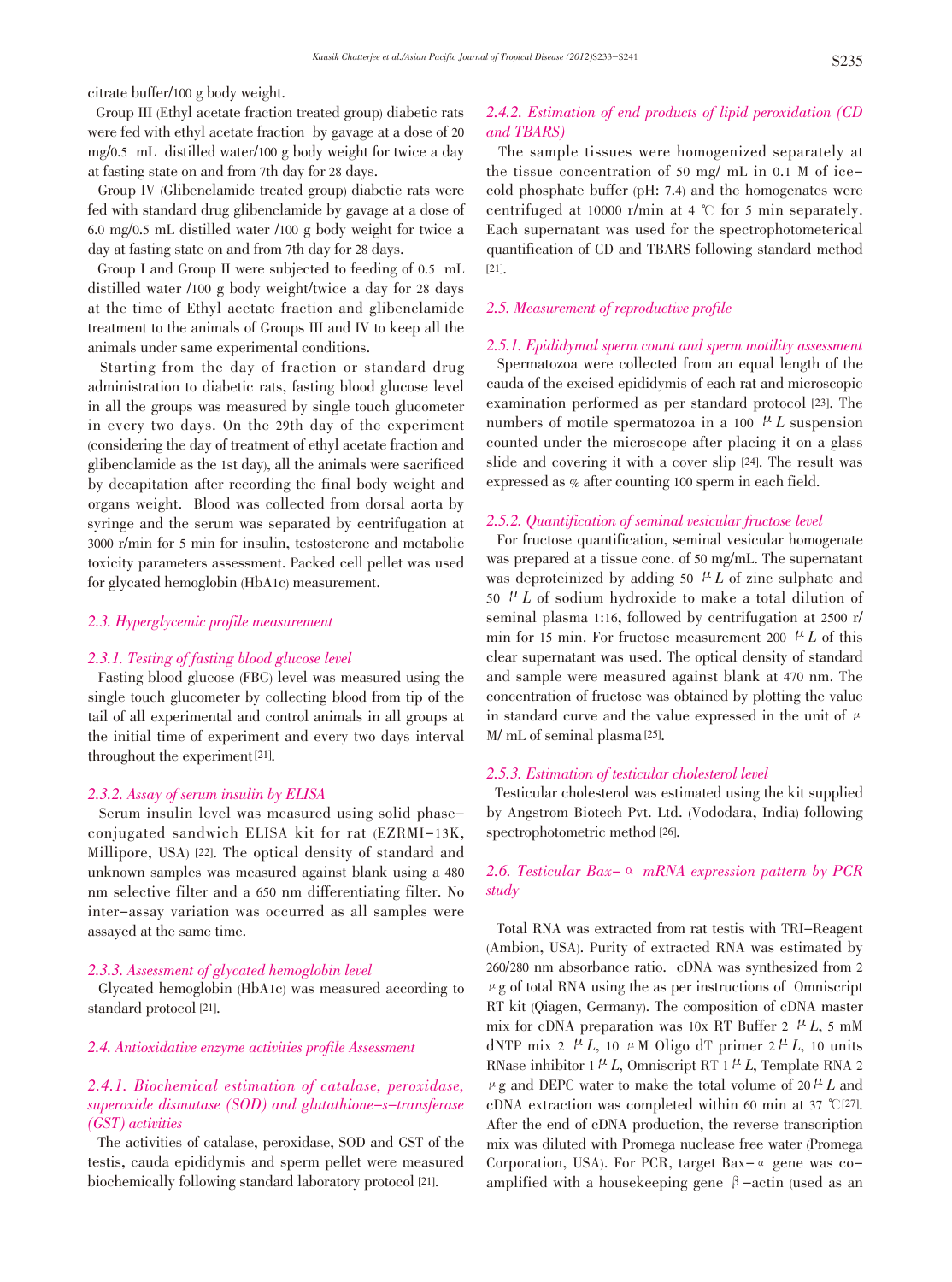internal control) by PCR master mix with a composition of 2  $^{\mu}$  L reverse transcription mix, 36.5  $^{\mu}$  L nuclease free water, 5  $\mu$  L of 10X Taq buffer (2.5 mM MgCl2), 5  $\mu$  L of 10X dNTP mix, 0.5  $\mu$  L of 5U/ $\mu$  L Taq DNA polymerase, 2  $\mu$ L target primers (7.5  $\mu$  M of each primers; R & D Systems, RDP-43, GenBank Accession Number: U49729, for rat) and 0.5 M  $\beta$  -actin primer. The PCR reactions were carried out with profile – denaturation at  $95^{\circ}$ C for 4 min; 30 cycles at 94  $\degree$  for 45 seconds, 62  $\degree$  for 1 min and 72  $\degree$  for 1 min, and final extension at 72  $\degree$  for 10 min. At the end co amplified target and housekeeping PCR products were resolved on 1.5% agarose gel, exposed on translimunator and Densitometric documentation performed with the help of a gel documentation system (UVP. Inc.) Every sample was analysed in triplicate.

# 2.7. Histological study

The testicular tissue was dissected out and slices were prepared from the same region of all the groups and fixed in Bouin's fixative. These were subjected to paraffin embedding followed by section cutting in microtome and heamatoxylineosin staining for microscopic examination in accordance with laboratory procedures. Histological examinations were carried out on stained sections as per our laboratory established standard method [21].

#### 2.8. Biochemical estimation of SGOT and SGPT

Metabolic toxicity bio-markers serum GOT and GPT activities were measured following the instructions of specific supplied kits (Span Diagnostics Ltd., Surat, India). The activities of these enzymes were expressed as relative units [21].

# 2.9. Acute toxicity study

Healthy adult Wistar albino rats of either sex, starved overnight, were divided into four groups containing six rats each and were orally fed with the ethyl acetate fraction of hydromethanolic extract of M. paradisiaca in increasing dose levels of 50, 100 and 300 mg/100 g body weight. The rats were kept under supervision continuously for 2 h for behavioral, neurological and autonomic profiles and after a period of 24 and 72 h for any lethality or death [28].

# 2.10. Statistical analysis

All experimental trials were replicated three times. An analysis of variance (ANOVA) followed by multiple comparison two tail t test was used to compare in between the groups<sup>[21]</sup>. Differences were considered significant at  $P<$ 0.05.

2.11. HPLC fingerprinting purification of ethyl acetate fraction

A reversed phase high performance liquid chromatography (HPLC) was used for the purification of ethyl acetate fraction of hydromethanolic (40:60) extract of root of Musa paradisiaca on an Agilent 1100 series HPLC system equipped with two isocratic pumps and Diode Array Detector (DAD). The column used for separation was a 'ZORBAX SB-C18 (Agilent technologies)' column (Stable Bond Analytical - 4.6 X <sup>20</sup> mm,  $5 \mu$  particle size) [29]. A sample of (mg/ mL)  $50 \mu L$  solution was injected into HPLC C-18 column through a guard column by using the sample injector. The 50  $\mu$  L loop was used in sample injector. The method for elution of the ethyl acetate fraction from the  $C-18$  column was methanol  $(CH_3OH)$  and acetonitrile (CH<sub>3</sub>CN) used as mobile phase solvent system. The gradient used was isocratic mode at  $5\%$  CH<sub>3</sub>OH  $\&$  95% CH<sub>3</sub>CN for 2 min increased linearly to  $40\%$  CH<sub>3</sub>OH &  $60\%$ CH<sub>3</sub>CN over 30 min and isocratic at 50% CH<sub>3</sub>OH  $\&$  50%  $CH<sub>3</sub>CN$  for 30 min. The flow rate was 1 mL/min throughout the separation. The diode array detection system was allowed for separation of the compounds in the sample. Earlier the sample was scanned was scanned by the spectrophotometer. It was observed that two maximum wave lengths which were  $\lambda$  max 254 nm and 342 nm. Therefore the HPLC column elutes were monitored by their UV absorbances at  $\lambda$  max 254 nm and 342 nm. Data from the system was collected and evaluated using Agilent online Instrument I software.

# 3. Results

Body weight and reproductive organo-somatic indices of the diabetic animals were decreased significantly in comparison with the control group. Ethyl acetate fraction of hydromethanolic (40:60) extract of root of Musa paradisiaca or glibenclamide treatment to the diabetic rat twice/day for 28 days resulted in a significant recovery of above parameters though not to the level of the control group (Table 1).

Fasting blood glucose level greater than 250 mg/dL was noted significant in untreated diabetic animals when compared with non-diabetic control rats (Figure 1). Treatment with ethyl acetate fraction or glibenclamide to diabetic animals for 28 days resulted in a significant lowering of fasting blood glucose level (Table 2).

Serum insulin level and glycogen contents in hepatic and skeletal muscle were decreased in the untreated diabetic group in comparison with the control group of animals. Level of glycated hemoglobin in total blood of untreated diabetic rats was also found with higher values than the control. The administration of the fraction or glibenclamide to diabetic animals resulted significant recovery in the serum insulin and glycated hemoglobin levels along with glycogen content towards the control levels (Table 3).

Semen quality monitoring reproductive biomarkers e.g. sperm count and sperm motility were decreased significantly in untreated diabetic rats in compare to control rats, which furthermore increased significantly in ethyl acetate fraction or glibenclamide treated diabetic rats towards the control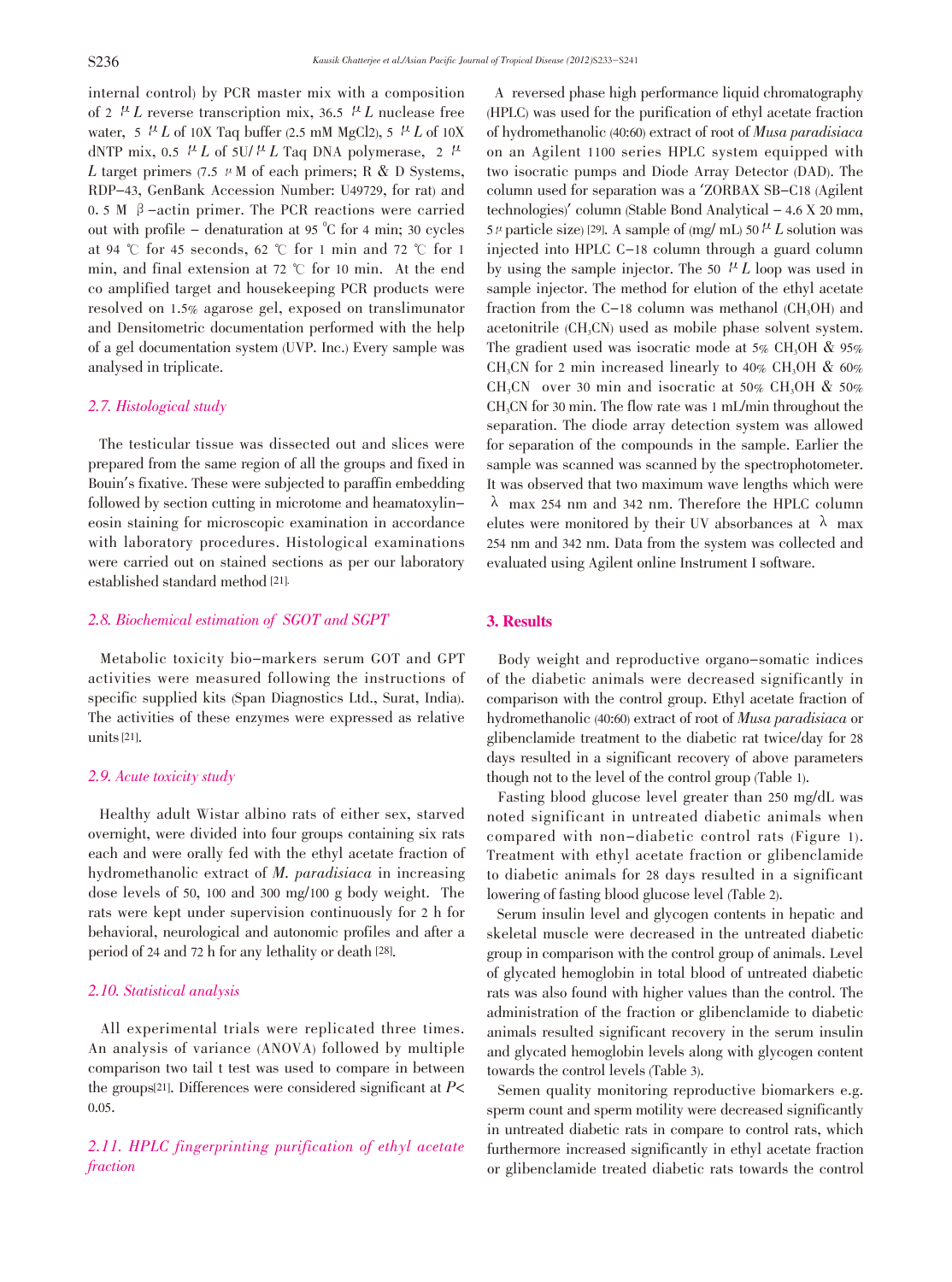#### Table 1

Corrections in body weights and reproductive organo-somatic indices and neutralization of elevated toxicity biomarkers serum GOT and GPT activities towards the control level after treatment with ethyl acetate fraction of hydromethanol extract of M. paradisiaca or glibenclamide in streptozotocin-induced diabetic rats.

| Groups                           | Body Weight (gm)           |                            | Testiculo-somatic            | Epididymis-somatic             | Seminal vesiculo-             |                              |                     |
|----------------------------------|----------------------------|----------------------------|------------------------------|--------------------------------|-------------------------------|------------------------------|---------------------|
|                                  | Initial                    | Final                      | index                        | index                          | somatic index                 | SGPT(IU/L) SGOT(IU/L)        |                     |
| Group I                          |                            |                            |                              |                                |                               |                              |                     |
| (Control group)                  | $123 \pm 1.5$ <sup>a</sup> | $131\pm2.4^{b}$            | $3.16 \pm 0.14$ <sup>a</sup> | $0.637 \pm 0.024$ <sup>a</sup> | $0.432 \pm 0.02$ <sup>a</sup> | $33\pm1.46$ <sup>a</sup>     | $13\pm1.57^{4}$     |
| Group II                         |                            |                            |                              |                                |                               |                              |                     |
| (Diabetic group)                 | $121 \pm 1.1$ <sup>a</sup> | $115 \pm 1.4$ <sup>c</sup> | $0.99 \pm 0.04^{\rm b}$      | $0.373 \pm 0.016$              | $0.168 \pm 0.01^{\circ}$      | $107\pm4.77$ <sup>b</sup>    | $57\pm2.50^{\circ}$ |
| Group III(Ethyl acetate fraction | $122 \pm 2.1$ <sup>a</sup> | $128 \pm 1.9$ <sup>b</sup> | $2.07 \pm 0.08$ <sup>c</sup> | $0.554 \pm 0.025$ <sup>e</sup> | $0.351 \pm 0.03$ <sup>c</sup> | $53.2 \pm 2.33$ <sup>c</sup> | $34\pm1.52^{\circ}$ |
| treated group)                   |                            |                            |                              |                                |                               |                              |                     |
| Group IV(Glibenclamide treated   | $123 \pm 2.3$ <sup>a</sup> | $129 \pm 2.2^{b}$          | $2.11 \pm 0.09$ <sup>c</sup> | $0.549 \pm 0.025$              | $0.346 \pm 0.02d$             | $47.3 \pm 2.11$ d            | $29\pm1.29$ °       |
| group)                           |                            |                            |                              |                                |                               |                              |                     |

Data are expressed as mean  $\pm$  SEM, n=6. ANOVA followed by multiple comparison two tail t est. Values with different superscripts each other significantly  $(P<0.05)$ .

#### Table 2

Correction in the mean fasting blood glucose level after treatment with ethyl acetate fraction or glibenclamide in streptozotocin-induced diabetic rats.

|                  | Mean Fasting Blood Glucose Level (mg/dL) |                              |                              |                             |                                                                  |                          |                                                     |                           |                          |                          |                                                                                                                                |                 |
|------------------|------------------------------------------|------------------------------|------------------------------|-----------------------------|------------------------------------------------------------------|--------------------------|-----------------------------------------------------|---------------------------|--------------------------|--------------------------|--------------------------------------------------------------------------------------------------------------------------------|-----------------|
| Groups           | Day 0(STZ-                               | Day 1                        | Day 7(treatment              | Day 10                      | Day $13$                                                         | Day $16$                 | Day $19$                                            | Day 22                    | Day $25$                 | Day 28                   | Day $31$                                                                                                                       | Day             |
|                  | injection)                               |                              | Started)                     |                             |                                                                  |                          |                                                     |                           |                          |                          |                                                                                                                                | 35Group I       |
| (Control group)  | $68\pm3.04^a$                            | $65\pm2.90^{\circ}$          | $66{\pm}2.90^a$              | $64\pm2.86^{4}$             | $61\pm2.72$ <sup>a</sup>                                         | $63\pm2.82$ <sup>a</sup> | $65\pm2.89$ <sup>a</sup>                            | $61\pm2.72$ <sup>a</sup>  | $64\pm2.87$ <sup>a</sup> | $62\pm2.69$ <sup>a</sup> | $64\pm2.79$ <sup>a</sup>                                                                                                       | $63\pm2.81^{4}$ |
| Group II         |                                          | $259\pm11.49^{\circ}$        | $264 \pm 11.8$ <sup>b</sup>  |                             |                                                                  |                          |                                                     |                           |                          |                          | $263\pm11.72^b$ $263\pm12.01^b$ $259\pm11.7^b$ $262\pm11.72^b$ $265\pm11.78^b$ $259\pm11.44^b$ $263\pm11.79^b$ $266\pm11.90^b$ | $263 \pm 11.76$ |
| (Diabetic group) | $66{\pm}2.89^{4}$                        |                              |                              |                             |                                                                  |                          |                                                     |                           |                          |                          |                                                                                                                                |                 |
| Group III        |                                          |                              |                              |                             |                                                                  |                          |                                                     |                           |                          |                          |                                                                                                                                |                 |
| (Ethyl acetate   |                                          |                              |                              |                             |                                                                  |                          |                                                     |                           |                          |                          |                                                                                                                                |                 |
| fraction treated | $65\pm2.91$ <sup>a</sup>                 | $233\pm10.39$ <sup>c</sup>   | $262 \pm 11.68$ <sup>b</sup> |                             | $249\pm4.12^{d}$ $216\pm3.06^{e}$                                |                          | $183\pm4.11$ <sup>t</sup> $143\pm3.40$ <sup>h</sup> | $102\pm4.57$ <sup>1</sup> | $86\pm3.79$ <sup>J</sup> | $79\pm3.40^{k}$          | $69{\pm}3.08^{a}$                                                                                                              | $68\pm3.09^{4}$ |
| group)           |                                          |                              |                              |                             |                                                                  |                          |                                                     |                           |                          |                          |                                                                                                                                |                 |
| Group IV         |                                          |                              |                              |                             |                                                                  |                          |                                                     |                           |                          |                          |                                                                                                                                |                 |
| (Glibenclamide)  | $67\pm2.89$ <sup>a</sup>                 | $231 \pm 10.48$ <sup>c</sup> | $261 \pm 11.86$ <sup>b</sup> | $246 \pm 6.85$ <sup>d</sup> | $219\pm4.90^{\circ}$ 195 $\pm7.64^{\circ}$ 147 $\pm4.02^{\circ}$ |                          |                                                     | $106 \pm 4.74$            | $90\pm4.16$              | $77\pm3.25^{k}$          | $71\pm3.17$ <sup>a</sup>                                                                                                       | $69{\pm}3.09^4$ |
| treated group)   |                                          |                              |                              |                             |                                                                  |                          |                                                     |                           |                          |                          |                                                                                                                                |                 |

Data are expressed as mean  $\pm$  SEM, n=6. ANOVA followed by multiple comparison two tail t test. Values with different superscripts differ from each other significantly  $(P<0.05)$ .

#### Table 3

Protective efficacies of ethyl acetate fraction of hydromethanol extract of M. paradisiaca or glibenclamide on biomarkers of hyperglycaemia and serum testosterone level in streptozotocin-induced diabetic rats.

| Group                                           | Glycated hemoglobin          |                              | Glycogen<br>( $\mu$ g of glucose/mg of tissue) | Serum insulin level Serum testosterone | level(ng/dl)             |  |
|-------------------------------------------------|------------------------------|------------------------------|------------------------------------------------|----------------------------------------|--------------------------|--|
|                                                 | $level (GHb\%)$              | Liver                        | Muscle                                         | (ng/mL)                                |                          |  |
| Group I(Control group)                          | $2.34 \pm 0.11$ <sup>a</sup> | $9.30 \pm 0.45$ <sup>a</sup> | $6.60 \pm 0.33$ <sup>a</sup>                   | $3.29 \pm 0.10^4$                      | $1.29 \pm 0.06^4$        |  |
| Group II (Diabetic group)                       | 4.78 $\pm 0.21^{\rm b}$      | $4.30\pm0.20^{b}$            | $3.28 \pm 0.13^{\circ}$                        | $0.31 \pm 0.02^{\rm b}$                | $0.09 \pm 0.003^{\rm b}$ |  |
| Group III(Ethyl acetate fraction treated group) | $3.21 \pm 0.14$ <sup>c</sup> | $6.45 \pm 0.29$ <sup>c</sup> | $4.80 \pm 0.19$ <sup>c</sup>                   | $1.70 \pm 0.06^{\circ}$                | $0.74 \pm 0.03^{\circ}$  |  |
| Group IV(Glibenclamide treated group)           | $3.09 \pm 0.12$ <sup>c</sup> | $6.92 \pm 0.31$ <sup>c</sup> | $4.60 \pm 0.21$ <sup>c</sup>                   | $1.39 \pm 0.06^{\text{d}}$             | $0.53 \pm 0.02^{\circ}$  |  |

Data are expressed as mean  $\pm$  SEM, n=6. ANOVA followed by multiple comparison two tail t test. Values with different superscripts differ from each other significantly  $(P<0.05)$ .

levels (Table 4).

Decreased level of serum testosterone along with increased testicular cholesterol and seminal vesicular fructose levels were found in diabetic group in respect to the control group, which were rectified towards the control after treatment with ethyl acetate fraction or glibenclamide (Table 4).

Catalase, peroxidase, superoxide dismutase and glutathione-s-transferase activities in testis, cauda epididymis and sperm pellet were decreased significantly in diabetic group in respect to control group. After the treatment with this herbal formulation or glibenclamide to STZ-treated diabetic rats, the levels of these parameters were restored towards the control levels (Figure 1). Levels of end products of the lipid peroxidation i.e. conjugated diene and thiobarbituric acid reacting substance in the said reproductive tissues and sperm pellet were increased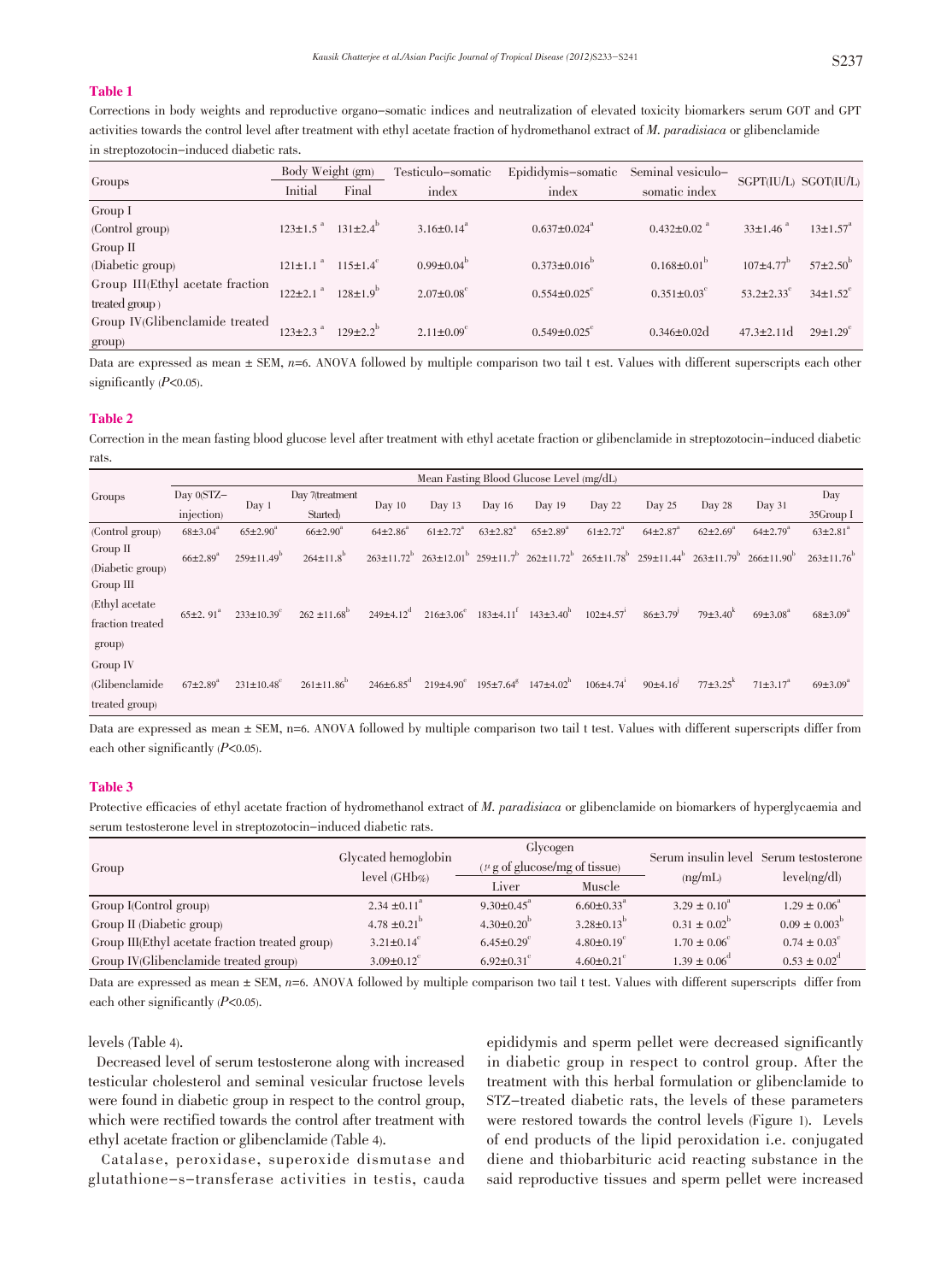# Table 4

Amelioration in the reproductive biosensors after treatment with ethyl acetate fraction of hydromethanol extract of M. paradisiaca or glibenclamide treatment in streptozotocin-induced diabetic rats.

|                                                 | Sperm count                  | Sperm                         | Seminiferous tubular          | Seminal plasma               | Testicular                    |
|-------------------------------------------------|------------------------------|-------------------------------|-------------------------------|------------------------------|-------------------------------|
| Group                                           | (Million/ mL                 | Motility                      |                               | fructose level               | Cholesterol                   |
|                                                 | epididymal fluid)            | $(\%)$                        | diameter $(mm)$ , $X$ 400     | $(\mu M/mg)$                 | level(mg/dl)                  |
| Group I(Control group)                          | $18.14 \pm 0.8$ <sup>a</sup> | $82.31 \pm 3.66^4$            | $76.33 \pm 3.41$ <sup>a</sup> | $2.68 \pm 0.12^{\text{a}}$   | $22.18 \pm 1.61$ <sup>a</sup> |
| Group II(Diabetic group)                        | $6.01 \pm 0.3^{\rm b}$       | $27.92 \pm 1.25^{\mathrm{b}}$ | $51.28 \pm 2.27$ <sup>b</sup> | $4.61 \pm 0.23^{b}$          | $44.32 \pm 2.17^{\mathrm{b}}$ |
| Group III(Ethyl acetate fraction treated group) | $13.99 \pm 0.6$ <sup>c</sup> | $66.11 \pm 2.96^\circ$        | $62.91 \pm 2.79$ <sup>c</sup> | $3.25 \pm 0.15$ <sup>c</sup> | $28.22 \pm 1.74$ <sup>a</sup> |
| Group IV(Glibenclamide treated group)           | $14.41 \pm 0.5$ <sup>c</sup> | $61.74 \pm 2.67$ <sup>c</sup> | $61.79 \pm 2.64$ <sup>c</sup> | $3.63 \pm 0.15$ <sup>d</sup> | $34.13 \pm 1.61$ <sup>a</sup> |

Data are expressed as mean  $\pm$  SEM, n=6. ANOVA followed by multiple comparison two tail t test. Values with different superscripts differ from each other significantly  $(P<0.05)$ .

significantly in diabetic group when compared to the control group. There was a significant recovery in the levels of the above parameters in target tissues after treatment with ethyl acetate fraction or glibenclamide to the diabetic group animals (Figure 1).



Figure 1. Effect of ethyl acetate fraction or glibenclamide on antioxidant enzymes activities and amendment of free radical generated end products, CD and TBARS levels in testis, epididymis and sperm pellet in streptozotocin-induced diabetic rats. Each bar represents mean  $\pm$  SEM, n=6 for each group. ANOVA followed by multiple comparison two tail t test. Values of bar diagram with different superscripts (a,b,c,d) differ from each other significantly at the level of  $P<sub>0.05</sub>$ .

PCR-denositometric analysis of the testicular apoptosis biomarker Bax- $\alpha$  mRNA up regulated expression also indicated increased level of testicular apoptosis in diabetic

rat when compared with the expression pattern for the same in the control group. A significant remedial activity of ethyl acetate fraction or glibenclamide noticed in the mRNA expression of above pro-apoptotic marker in target tissue after treatment to diabetic group animals (Figure 2).

The diminution in the seminiferous tubular diameter and degeneration in germ cell layers in seminiferous tubule were observed in the diabetic rat in respect to the control group rat which was corrected in qualitative aspect after ethyl acetate fraction formulation or glibenclamide treatment to diabetic rat (Table 4, Figure 4).



Figure 2. PCR-denositometric analysis of the testicular apoptosis biomarker.

A: Representative PCR analysis of Bax- $\alpha$  mRNA expression in experimental rat testes (Lane 1: control rat; Lane 2: Untreated diabetic rat; Lane 3: Ethyl acetate fraction treated rat; Lane 4: Glibenclamide treated rat) and its semiquantitative densitometric analysis after normalizing the result with housekeeping gene,  $\beta$  -Actin.

B: Each bar represents mean ± SEM, n=6 for each group. ANOVA followed by multiple comparison two tail t test. Values of bar diagram with different superscripts (a, b, c) differ from each other significantly at the level of  $P<0.05$  at each time period. A.D.U. - arbitrary densitometric units.

Activities of serum GOT and GPT were increased in diabetic group compared to the control group. A significant attenuation of the enzyme activities towards the control level were found after treatment with ethyl acetate fraction or glibenclamide (Table 1).

Ethyl acetate fraction of hydromethanolic extract of M. paradisiaca at its maximum dose level of <sup>300</sup> mg/100 gm of body weight did not produce any significant changes in the autonomic, behavioral or neurological alteration. Acute toxicity studies revealed the non-toxic nature of the Ethyl acetate fraction of hydromethanolic extract of M. paradisiaca.

The reversed phase HPLC chromatogram of the sample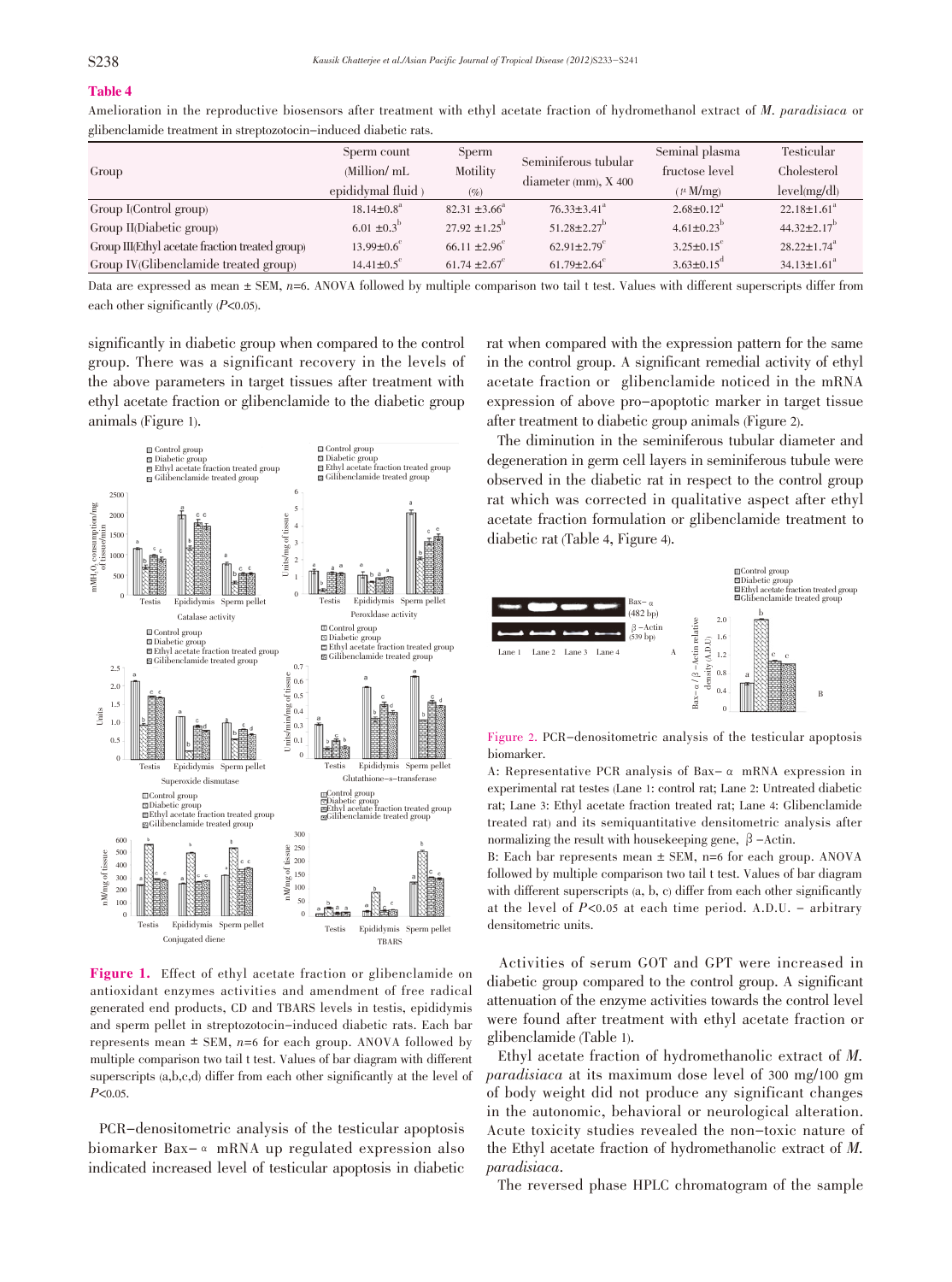at  $\lambda$  max 254 nm has been shown in Figure 3 with five well resolved peaks. These were 3.11 mins, 5.35 mins, 15.2 mins, 29.9 min & 30.9 min. Therefore five compounds were separated and purified. HPLC Chromatogram of the same sample at  $\lambda$  max 342 nm has been shown in Figure 3, which also shows five well resolved peaks at 3.10 min, 5.34 min, 15.2 min, 29.9 min and 30.9 min.



Figure 3. RP-HPLC Chromatogram of sample ethyl acetate fraction of hydro-methanol extract of M. paradisiaca. Chromatographic conditions: mobile phase, methanol-acetonitrile; UV detection at 254 and 342 nm ( $\lambda$  max) with five well resolved peaks at 3.11 min, 5.35 min, 15.2 min, 29.9 min and 30.9 min.



Figure 4. Histology of testis, <sup>400</sup> X (Haematoxylin-Eosin Stain). a: Representative microphotograph of testicular section at stage VII showing normal arrangements of different generation of germ cells in seminiferous tubule of control group; b: Representative microphotograph of testicular section showing diminution in the number and disarrangements in different generation of germ cells at stage VII of diabetic group; c: Representative microphotograph of testicular cross section at stage VII showing recovery in the number of different generation of germ cells. d: Representative sample of testicular section at stage VII showing recovery in the number of different generation of germ cells of glibenclamide treated group.

#### 4. Discussion

Streptozotocin causes selective destruction of insulin secreting pancreatic  $\beta$ -cells by reactive oxygen species dependent oxidative damage [30] resulting insulin dependent diabetes mellitus.

In streptozotocin induced diabetic rat, the elevation in levels of fasting blood glucose and glycated hemoglobin along with diminution in liver and skeletal muscle glycogen levels due to low levels of serum insulin as per present findings and in parallel with our previous reports[21,31] .

The present study shows streptozotocin-induced diabetes resulted in significant diminution in testiculo-somatic, epididymo-somatic and seminal vesiculo-somatic indices along with atrophy of seminiferous tubule, which may be due to apoptotic cell death caused by low serum testosterone level as it is the prime regulator of normal growth of these organs [32].

Deviation of sperm parameters i.e. sperm count and motility, which were decreased in diabetes may be due to inhibition in spermatogenesis or may be due to oxidative free radical deposition in sperm and diminution in the activities of antioxidant enzymes in sperm pellets. The oxidative stress induction in sperm in diabetic state may be due to high level of uncoupler protein synthesis in sperm or may be due to hypoxic state condition in testis, epididymis as diabetes results glycated hemoglobin formation that interfere oxygen delivery at target tissues[33].

This has been proved here by the study of catalase, peroxidase, superoxide dismutase and glutathione-stransferase in testis, cauda epididymis and sperm pellet along with the levels of end products of free radicals like TBARS and CD may be due to low serum testosterone that has been reflected here[12].

Level of seminal plasma fructose level, main energy source for sperm viability and motility, has been increased in diabetes may be due to the diminution of the sperm count that may interfere in fructose utilization because of oxidative stress is also in the same line of previous works [34] .

After treatment with ethyl acetate fraction or glibenclamide the recovery of above organo-somatic indices, correction in the sperm count and motility along with the arrangement of different stages of spermatogenesis towards control was noted. Testicular oxidative stress imposed in STZ induced diabetic state was recovered towards the control level reflected from the recovery of different anti oxidant enzymes activity and low levels of end products of free radicals. Androgenesis process was also corrected, supported by upliftment in the level of serum testosterone and lowering of testicular cholesterol level [12]. The lowering level of seminal vesicular fructose after ethyl acetate fraction treatment shows the correction in fructose synthesis and its utilization by sperm reflected by increased motility.

Our present finding from densitometric analysis of testicular proapoptotic Bax- $\alpha$  mRNA up-regulated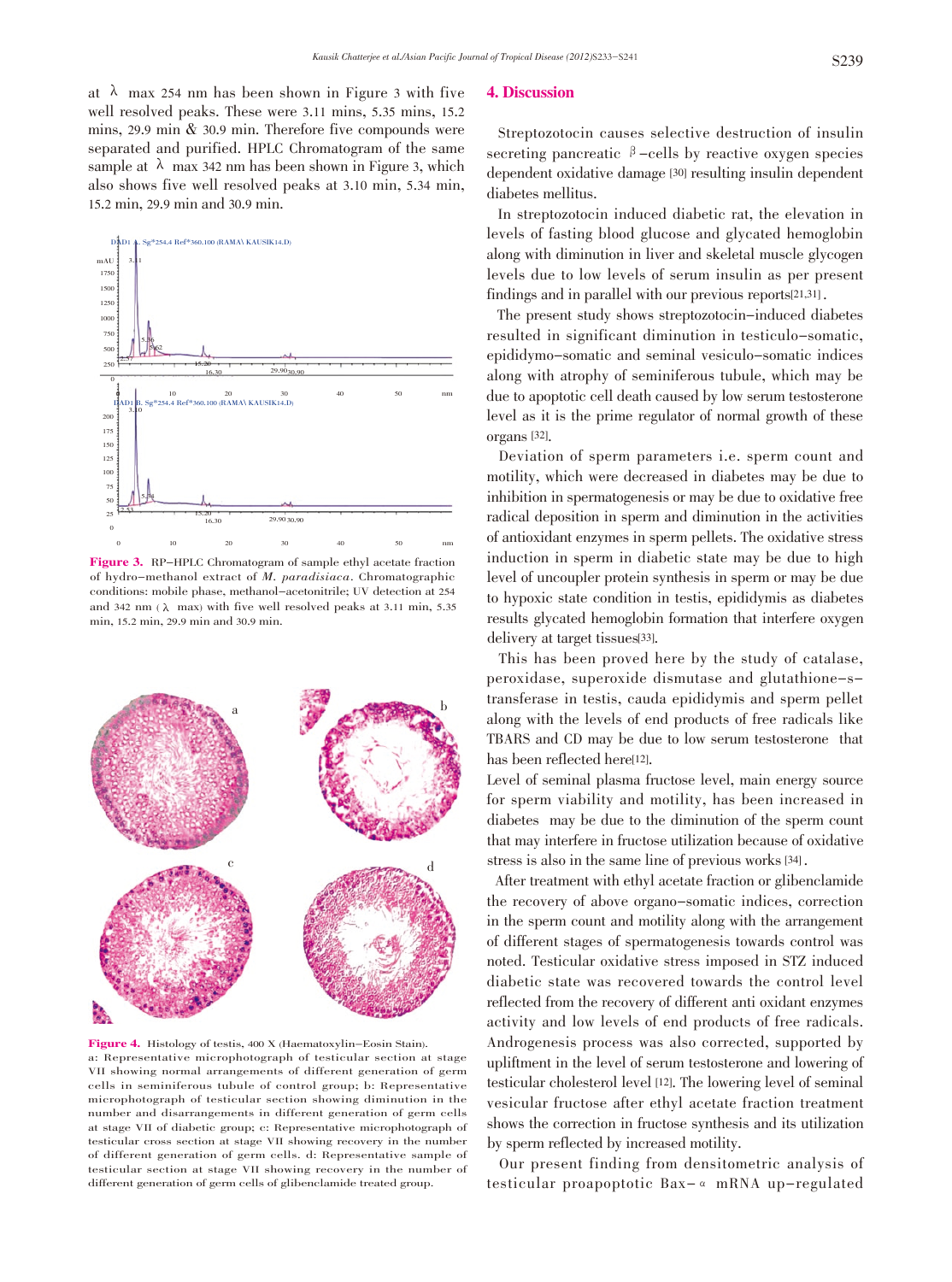expression strongly indicates the involvement of the intrinsic pathway in the diabetes-induced testicular germ cell apoptosis which has been corrected after treatment with herbal formulation or glibenclamide. The up regulated expression of the pro apoptotic marker gene may be due to diabetes induced oxidative stress which is consistent with the previous observation [18].

From the results it may be predicted that in diabetes the pituitary-testicular axis is deviated towards the negative side and its tuning system is altered so that reproductive system is affected drastically that may lead to infertility. The dose of this ethyl acetate fraction is comparatively less than our previously used hydro-methanolic extract [6] and has a promising effect on glycemic as well as testicular disorders.

This ethyl acetate fraction has no toxicity which has been indicated here from the improved body weight as well as correction in serum GOT and GPT activities seems to be its ability to enhance glucose utilization and reduce hepatorenal dysfunction as these are the indicators of general toxicity [21] . In respect to maximum non-fatal doses studied revealed the non-toxic nature of this fraction of this plant. There was no lethality or any toxic reactions found at any of the doses selected until the end of the study period. According to toxicity classification [35], the ethyl acetate fraction of hydro methanol extract of M. paradisiaca is non toxic.

From the HPLC purification of this fraction we found five separate compound peaks which indicating the said corrective effect of anyone of the compound or summative of the five type of compound.

So, the ethyl acetate fraction of hydro methanol extract of M. paradisiaca may be used as an agent for the correction of testicular dysfunctions noted in diabetes.

# Conflict of Interest

We declare that we do have no conflict of interest.

#### Acknowledgement

The Financial support from Department of Science & Technology, Govt. of India (Project No.-SR/SO/HS-88/2006) to conduct this project work is gratefully acknowledged.

## **References**

[1] De D, Chatterjee K, Ali KM, Bera TK, Ghosh D. Antidiabetic Potentiality of the Aqueous-Methanolic Extract of Seed of Swietenia mahagoni (L.) Jacq. in Streptozotocin-Induced DiabeticMale Albino Rat: A Correlative and Evidence-Based Approach with Antioxidative and Antihyperlipidemic Activities. Evidence-Based Comp Alt Med 2010; 2011:1-11.

- [2] World Health Organization. WHO traditional medicine strategy 2002-2005. World Health Organization Geneva Publication (WHO/ EDM/TRM/2002.1.); 2002.
- [3] Ghosh D, Bera TK, Chatterjee K, Ali KM, De D. Antidiabetic and antioxidative effects of aqueous extract of seed of psoralea corylifolia (somraji) and seed of Trigonella foenum-graecum L. (methi) in separate and composite manner in streptozotocininduced diabetic male albino rat. Int J Pharm Res Dev- Online  $2009$ ; 7: 1-10.
- [4] Kirtikar KR, Basu BD. Musa paradisiaca L. In: Kirtikar KR, Basu BD, editor. Indian Medicinal Plant, Vol IV. Delhi: Periodical Experts Book Agency; 1991, p. 2452-6.
- [5] Joshi S. Musa paradisiaca L. In: Joshi S, editor. Medicinal Plants. Delhi: New Oxford & IBH Publishing Co Pvt Ltd; 2000, p. 294.
- [6] Mallick C, Chatterjee K, GuhaBiswas M, Ghosh D. Antihyperglycemic effects of separate and composite extract of root of Musa paradisiaca and leaf of coccinia indica in streptozotocin-induced diabetic male albino rat. Afr J Trad CAM 2007; 4: <sup>362</sup> -71.
- [7] Ballester J, Muñoz MC, Domínguez J, Rigau T, Guinovart JJ, Rodríguez-Gil JE. Insulin dependent diabetes affects testicular function by FSH and LH linked mechanisms. J Androl 2004; 25: 706-19.
- [8] Tremellen K. Oxidative stress and male infertility-a clinical perspective. Hum Reprod Update 2008; 14: 243-58.
- [9] Sofikitis N, Giotitsas N, Tsounapi P, Baltogiannis D, Giannakis D, Pardalidis N. Hormonal regulation of spermatogenesis and spermiogenesis. The J Steroid Biochem Mol Biol 2008; 109:323-30.
- [10]Duggal N. Hypogonadism: Comorbidities and laboratory confirmation. Review 2006; 3: 142-8.
- [11]Pitteloud N, Mootha V K, Dwyer AA, Hardin M, Lee H, Eriksson KF, Tripathy D, Yialamas M, Groop L, Dariush E, Hayes FJ. Relationship between testosterone levels, insulin sensitivity, and mitochondrial function in men. Diabetes Care 2005; 28:1636-42.
- [12]Jana K, Jana N, De DK, Guha SK. Ethanol induces mouse spermatogenic cell apoptosis in vivo through over-expression of Fas/Fas-L, p53, and caspase-3 along with cytochrome c translocation and glutathione depletion. Mol Rep Develop 2010; 77: 820-33.
- [13]Amaral S, Moreno AJ, Santos MS. Effects of hyperglycemia on sperm and testicular cells of Goto-Kakizaki and streptozotocintreated rat models for diabetes. Theriogenol 2006; 66 : 2056-67.
- [14]Valko M, Leibfritz D, Moncol J, Cronin MTD, Mazur M, Telser J. Free radicals and antioxidants in normal physiological functions and human disease. The Int J Biochem Cell Biol 2007; 39: 44-84.
- [15]Genestra M. Oxyl radicals, redox-sensitive signaling cascades and antioxidants. Cell Signal 2007; 19:1807-1919.
- [16]Ott M , Zhivotovsky B, Orrenius S. Role of cardiolipin in cytochrome c release from mitochondria. Cell Death Differentiation 2007; 14: 1243-7.
- [17]Twiddy D, Cain K. Caspase-9 cleavage, do you need it? Biochem J 2007; 405: e1-2.
- [18]Sharifi AM, Eslami H, Larijani B, Davoodi J. Involvement of caspase-8, -9, and -3 in high glucose-induced apoptosis in PC12